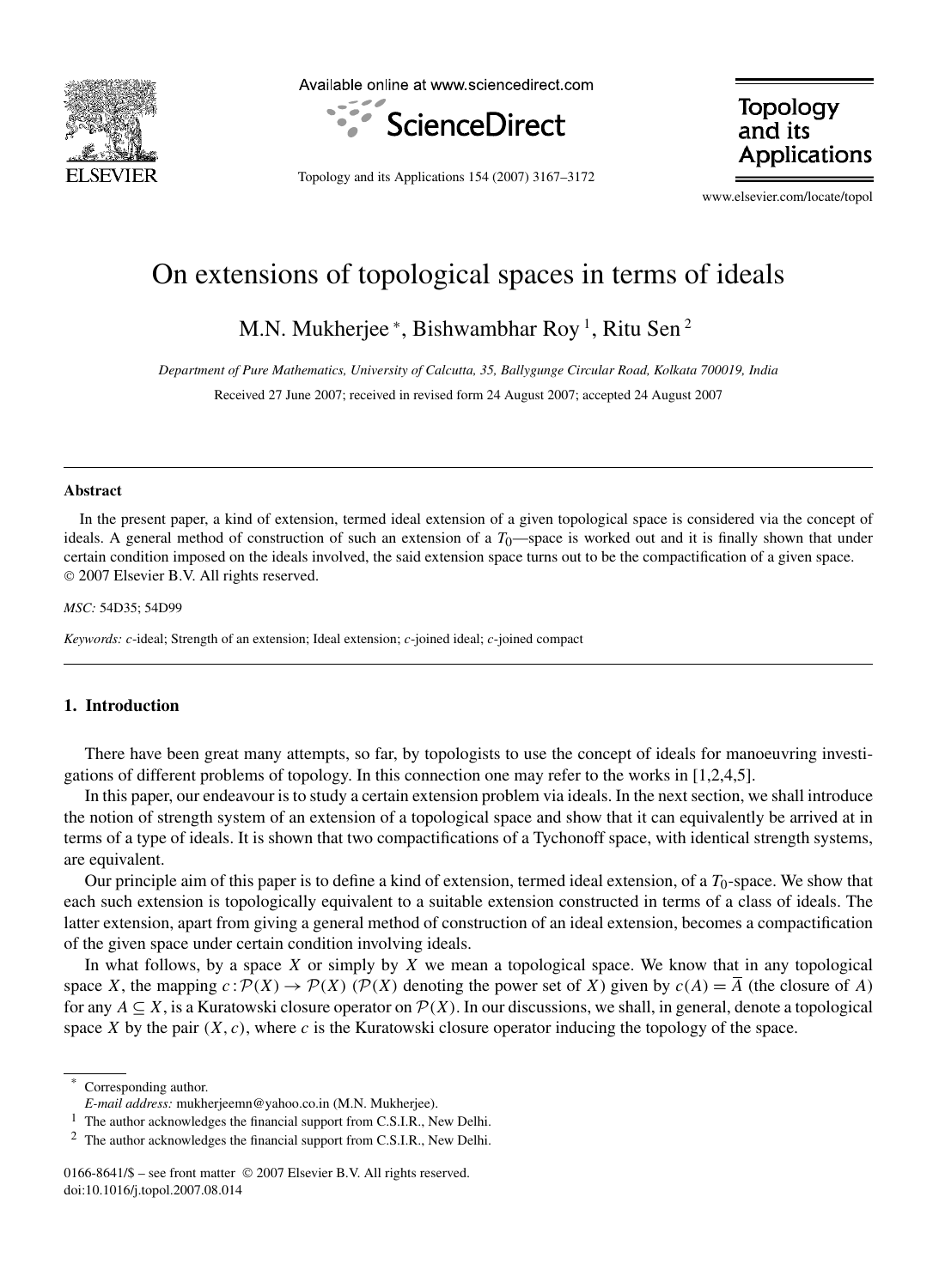## **2. Strength system of an extension**

We start by recalling that a subcollection I of the power  $\mathcal{P}(X)$  of a set X is called an ideal [3] on X if

(i) for  $A, B \subseteq X, A \subseteq B \in I \Rightarrow A \in I$  and (ii)  $A, B \in I \Rightarrow A \cup B \in I$ .

**Definition 2.1.** For a space  $(X, c)$  and  $x \in X$ ,  $I_c(x) = \{A \subseteq X : x \notin c(A)\}$  is an ideal on X, called an adherence free or simply a free ideal on  $(X, c)$ .

**Proposition 2.2.** *A space*  $(X, c)$  *is*  $T_0$  *iff for any two distinct points*  $x, y$  *of*  $X, I_c(x) \neq I_c(y)$ *.* 

**Proof.** Let x, y be distinct points in a  $T_0$ -space  $(X, c)$ . Then we may assume that  $x \notin c({y})$ , which gives  ${y} \in I_c(x)$ , but  $\{y\} \notin I_c(y)$ . Thus  $I_c(x) \neq I_c(y)$ .

Conversely, let  $x, y \in X$  with  $x \neq y$ . Then  $I_c(x) \neq I_c(y)$ . Suppose  $A \subseteq X$  is such that  $A \in I_c(x)$  but  $A \notin I_c(y)$ . Then  $x \notin c(A)$  and  $y \in c(A)$  for some  $A \subseteq X$ . Thus  $x \in X \setminus c(A)$  but  $y \notin X \setminus c(A)$ , proving  $(X, c)$  to be  $T_0$ .  $\Box$ 

**Definition 2.3.** An ideal I on a space  $(X, c)$  is called a c-ideal if for all  $A \subseteq X$ ,  $A \in I \Rightarrow c(A) \in I$ .

**Remark 2.4.** Every free ideal is a *c*-ideal.

By an extension of a space  $(X, c)$  we mean, as usual, a pair  $E \equiv (\psi, (Y, k))$  (with k the closure operator on Y), where  $\psi$  is a homeomorphism of  $(X, c)$  onto a subspace of  $(Y, k)$  such that  $k(\psi(X)) = Y$ . Two extensions  $E_1 \equiv$  $(\psi_1, (Y_1, k_1))$ , and  $E_2 \equiv (\psi_2, (Y_2, k_2))$  of a topological space X are said to be (topologically) equivalent if there exists a homeomorphism h of  $(Y_1, k_1)$  onto  $(Y_2, k_2)$  with  $h \circ \psi_1 = \psi_2$ .

We now introduce the following concept.

**Definition 2.5.** Let  $E \equiv (\psi, (Y, k))$  be an extension of a space  $(X, c)$ . Then the strength  $S(y, E)$  of an arbitrary point y of Y on  $(X, c)$  is defined by

 $S(y, E) = \{ A \subseteq X : y \notin k(\psi(A)) \} = \{ A \subseteq X : \psi(A) \in I_k(y) \}.$ 

Clearly  $S(y, E)$  is a c-ideal on  $(X, c)$ .

We shall call the collection  $\hat{X} = \{S(y, E): y \in Y\}$  the strength system of E.

**Proposition 2.6.** *Let*  $E \equiv (\psi, (Y, k))$  *be an extension of a space*  $(X, c)$ *. Then for each*  $x \in X$ *,*  $S(\psi(x), E) = I_c(x)$ *.* 

**Proof.** Indeed,  $S(\psi(x), E) = \{A \subseteq X: \psi(x) \notin k\psi(A)\} = \{A \subseteq X: \psi(x) \notin k\psi(A) \cap \psi(X)\} = \{A \subseteq X: \psi(x) \notin k\psi(A)\}$  $\psi(c(A))$ } = { $A \subseteq X$ :  $x \notin c(A)$ } =  $I_c(x)$ .  $\Box$ 

**Theorem 2.7.** *Two equivalent extensions of a topological space have identical strength systems.*

**Proof.** Let  $E_1 \equiv (\psi_1, (Y_1, k_1))$  and  $E_2 \equiv (\psi_2, (Y_2, k_2))$  be two equivalent extensions of a space  $(X, c)$ . Then there exists a homeomorphism h of  $(Y_1, k_1)$  onto  $(Y_2, k_2)$  with  $h \circ \psi_1 = \psi_2$ . We show that for each point  $y \in Y_1$ ,  $S(y, E_1) = S(h(y), E_2)$ . Indeed,  $A \in S(y, E_1) \Leftrightarrow y \notin k_1 \psi_1(A) \Leftrightarrow h(y) \notin hk_1 \psi_1(A) = k_2h\psi_1(A) = k_2\psi_2(A) \Leftrightarrow A \in S(x, E_1) \Leftrightarrow h(B) \notin kh_1 \psi_1(A) = k_2h\psi_1(A)$  $S(h(y), E_2)$ .  $\Box$ 

Henceforth by a compactification  $\alpha X$  of a Tychonoff space X, we shall mean an extension  $(\alpha, (Y, k))$ , where  $Y = \alpha X$  is a compact space,  $\alpha : X \to \alpha(X)$  is a homeomorphism and  $k(\alpha(X)) = Y$ . In this connection, we shall denote  $k(B)$  (for  $B \subseteq Y$ ) by B.

**Theorem 2.8.** *The strengths of different points of any compactification* αX *of a Tychonoff space* X *are different.*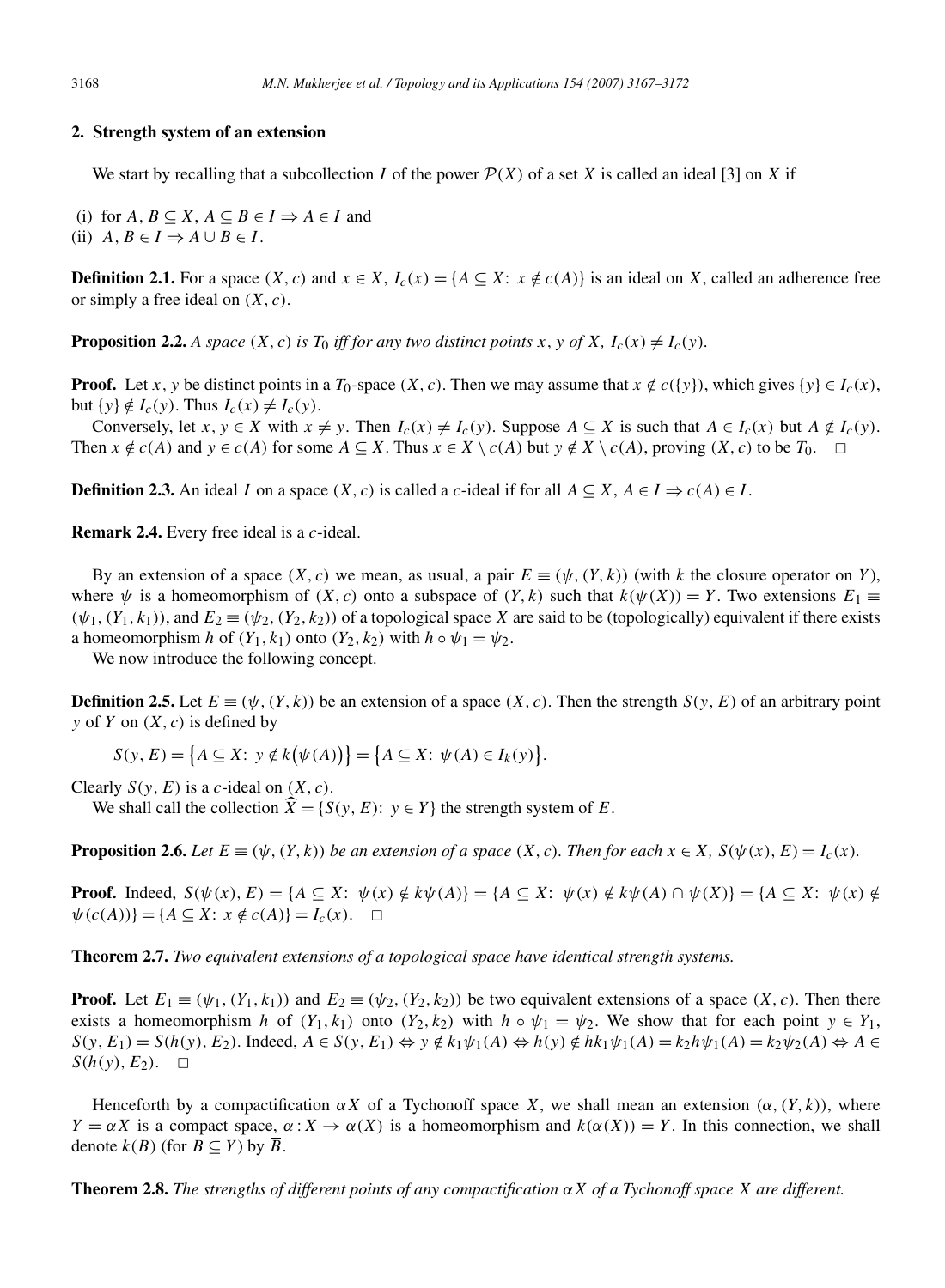**Proof.** Let  $y_1, y_2$  be two distinct points of  $\alpha X$ . Then there are disjoint open sets G and H in  $\alpha X$  containing  $y_1$  and y<sub>2</sub> respectively. Clearly,  $y_2 \notin \overline{G \cap \alpha(X)}$ . Take  $A = \alpha^{-1}(G)$ . Then  $\alpha(A) = G \cap \alpha(X)$ , so that  $y_2 \notin \overline{\alpha(A)}$  and hence  $A \in S(y_2, \alpha X)$ . But  $y_1 \in \overline{\alpha(A)} \Rightarrow A \notin S(y_1, \alpha X)$ . Thus  $S(y_1, \alpha X) \neq S(y_2, \alpha X)$ .  $\Box$ 

**Remark 2.9.** It follows from the proof of the above theorem that the strengths of distinct points of any Hausdorff extension of a Hausdorff space are different.

As to the converse of Theorem 2.7 we have:

**Theorem 2.10.** *Let* αX *and* γ X *be two compactifications of a Tychonoff space* X *with identical strength systems. Then* αX *and* γ X *are topologically equivalent.*

**Proof.** According to the given condition we have,  $\{S(y, \alpha X): y \in Y\} = \{S(z, \gamma X): z \in \gamma X\}$ . Then Theorem 2.8 assures that none of the elements in either set is repeated. Therefore for each point  $y \in \alpha X$ , we can associate a unique point  $z \in \gamma X$  such that  $S(y, \alpha X) = S(z, \gamma X)$ . This defines a mapping  $f : \alpha X \to \gamma X$  given by  $f(y) = z$ . Thus f is a bijective map of  $\alpha X$  onto  $\gamma X$  and for each  $y \in \alpha X$ ,  $S(y, \alpha X) = S(f(y), \gamma X)$ ... (i). In particular for any point  $x \in X$ ,  $S(\alpha(x), \alpha X) = S(f(\alpha(x)), \gamma X)$ , i.e.,  $I(x)$  (= the free ideal in X corresponding to the point x)  $= S(f(\alpha(x)), \gamma X)$ . But  $I(x) = S(\gamma(x), \gamma X)$ . Therefore,  $S(f(\alpha(x)), \gamma X) = S(\gamma(x), \gamma X) \Rightarrow f(\alpha(x)) = \gamma(x)$ , for any  $x \in X$ , i.e.,  $f \circ \alpha = \gamma$ .

To complete the proof we need only to show that f is a homeomorphism of  $\alpha X$  onto  $\gamma X$ . In fact, from (i) we have for any  $A \subseteq X$ ,  $y \notin \overline{\alpha(A)} \Leftrightarrow f(y) \notin \overline{\gamma(A)}$ , i.e.,  $f(\overline{\alpha(A)}) = \overline{\gamma(A)}$ . Now  $\{\overline{\alpha(A)} : A \subseteq X\}$  and  $\{\overline{\gamma(A)} : A \subseteq X\}$ constitute closed bases for the compact spaces  $\alpha X$  and  $\gamma X$  respectively. Therefore the basic closed subsets of the topological spaces  $\alpha X$  and  $\gamma X$  correspond to each other in a one–one manner via the bijective map. This shows that f is a homeomorphism of  $\alpha X$  onto  $\gamma X$ .  $\Box$ 

# **3. Ideal extensions**

**Definition 3.1.** An extension  $E \equiv (\psi, (Y, k))$  of a topological space  $(X, c)$  is said to be an ideal extension if

- (i) any two distinct points of  $Y$  have different strengths, and
- (ii)  $\{k\psi(A): A \subseteq X\}$  is a base for the closed sets in  $(Y, k)$ .

**Remark 3.2.** (a) It follows from the definition that a topological space  $(X, c)$  which admits an ideal extension  $E \equiv (\psi, (Y, k))$  is necessarily  $T_0$ . In fact, for any  $x_1, x_2 \in X$ ,  $I_c(x_1) = I_c(x_2) \Rightarrow S(\psi(x_1), E) = S(\psi(x_2), E)$  (by Proposition 2.6)  $\Rightarrow \psi(x_1) = \psi(x_2)$ . The rest follows from Proposition 2.2.

(b) Any ideal extension  $(\psi, (Y, k))$  of a  $T_0$  topological space  $(X, c)$  is also a  $T_0$  space. In fact, for any  $y_1, y_2 \in Y$ ,  $I_k(y_1) = I_k(y_2) \Rightarrow S(y_1, E) = \{A \subseteq X: y_1 \notin k\psi(A)\} = \{A \subseteq X: \psi(A) \in I_k(y_1)\} = \{A \subseteq X: \psi(A) \in I_k(y_2)\} = \{A \subseteq X: \psi(A) \in I_k(y_2)\} = \{A \subseteq X: \psi(A) \in I_k(y_2)\} = \{A \subseteq X: \psi(A) \in I_k(y_2)\} = \{A \subseteq X: \psi(A) \in I_k(y_2)\} = \{A \subseteq X: \psi(A) \in I_k(y_2)\} = \{A \subseteq X: \psi(A) \in I_k(y_2)\} = \{A \subseteq X: \psi(A$  ${A \subseteq X: y_2 \notin k\psi(A) = S(y_2, E) \Rightarrow y_1 = y_2}$ , proving (by Proposition 2.2) that  $(Y, k)$  is  $T_0$ .

(c) As Hausdorff extensions satisfy condition (i) of the above definition and semiregular extensions satisfy condition (ii) of the definition, it follows that every semiregular Hausdorff extension is an ideal extension.

**Theorem 3.3.** Let  $E \equiv (\psi, (Y, k))$  be an ideal extension of a  $T_0$  topological space  $(X, c)$ . Then E is equivalent to an  $extension E^* \equiv (\Phi, (X^*, d))$  *of*  $(X, c)$ *, for some suitable collection*  $X^*$  *of c-ideals on*  $(X, c)$  *containing all the free ideals of* X*.*

**Proof.** Let  $X^* = \hat{X} = \{S(y, E): y \in Y\}$ , the strength system of E on  $(X, c)$ . Then  $X^*$  is clearly a set of c-ideals on  $(X, c)$  containing every free ideal on the same. We shall first introduce a Kuratowski closure operator on  $X^*$ , together with a one–one map  $\Phi$  :  $(X, c) \to X^*$  by the rule  $\Phi(x) = I_c(x)$ , for all  $x \in X$ . The  $T_0$ —property of X ensures (by Proposition 2.2) that  $\Phi$  is a one–one map. For any  $A \subseteq X$ , set  $A^c = \{I \in X^* : A \notin I\}$ . We first show that  $\mathcal{B} = \{A^c: A \subseteq X\}$  is a base for the closed sets with respect to some topology on  $X^*$ . Clearly  $\phi^c = \phi$ . Next let  $A^c, B^c \in \mathcal{B}$ . Now,  $(A \cup B)^c = \{I \in X^* : A \cup B \notin I\} = \{I \in X^* : A \notin I \text{ or } B \notin I\} = \{I \in X^* : A \notin I\} \cup \{I \in X^* : B \notin I\}$  $= A^c \cup B^c \Rightarrow A^c \cup B^c \in \mathcal{B}.$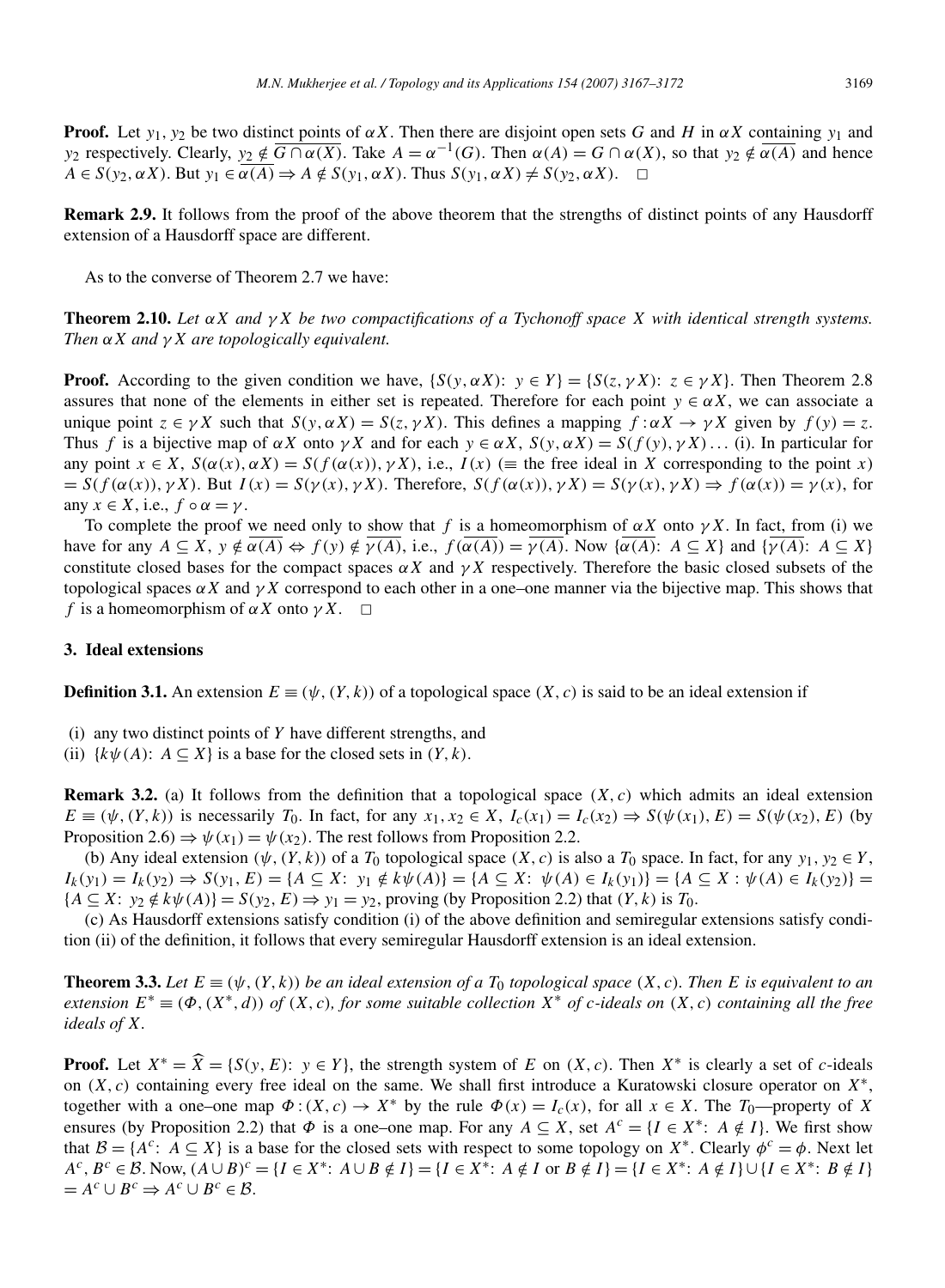Let d be the Kuratowski closure operator associated with this topology on  $X^*$ . Then for all  $\alpha \subseteq X^*$ ,  $d(\alpha) =$  the intersection of all the basic closed subsets of  $(X^*, d)$  containing  $\alpha = \bigcap \{A^c : \alpha \subseteq A^c \text{ and } A \subseteq X\}.$ 

Let us first observe some of the relations involving d and  $\Phi: X \to X^*$ .

- (i) For all  $A \subseteq X$ ,  $\Phi(c(A)) = A^c \cap \Phi(X)$ . In fact,  $x \in c(A) \Leftrightarrow A \notin I_c(x) = \Phi(x) \in A^c \cap \Phi(X)$ .
- (ii) For all  $A \subseteq X$ ,  $\Phi(A) \subseteq A^c$ . For,  $\Phi(A) \subseteq \Phi(c(A)) \subseteq A^c$  (by (i)).
- (iii) For all  $A \subseteq X$ ,  $d(\Phi(A)) = A^c$ .

In view of (ii) it is sufficient to show that whenever  $\Phi(A) \subseteq B^c$  for some  $B \subseteq X$ , then  $A^c \subseteq B^c$ . Assume therefore that  $\Phi(A) \subseteq B^c$  for some  $B \subseteq X$ . Now,  $x \in A \Rightarrow \Phi(x) \in B^c \Rightarrow I_c(x) \in B^c \Rightarrow B \notin I_c(x) \Rightarrow x \in A$  $c(B)$ . Thus  $A \subseteq c(B)$ .

We now note the following:

- (a)  $A \subseteq B \Rightarrow A^c \subseteq B^c$ ; in fact,  $I \in A^c \Rightarrow A \notin I \Rightarrow B \notin I \Rightarrow I \in B^c$ .
- (b) For all  $B \subseteq X$ ,  $(c(B))^c = B^c$ . In fact,  $I \in (c(B))^c \Leftrightarrow c(B) \notin I \Leftrightarrow B \notin I$  (since I is a c-ideal) $\Leftrightarrow I \in B^c$ . Thus  $(c(B))^c = B^c$ .

Now,  $A \subseteq c(B) \Rightarrow A^c \subseteq (c(B))^c = B^c$ . Thus  $d(\Phi(A)) \supseteq A^c$  and (iii) follows from the definition of d. Now, from (i) and (iii) we have  $\Phi(c(A)) = d(\Phi(A)) \cap \Phi(X)$  and  $d(\Phi(X)) = X^c$ . We also have  $X^c = X^*$ . In fact,  $X^c = \{I \in X^* : X \notin I\}$ . Obviously  $X^c \subseteq X^*$ . Now for  $S(y, E) \in X^*$  for any  $y \in Y$ , where  $S(y, E) = \{A \subseteq X : y \notin Y\}$  $k\psi(A)$ , we have  $X \notin S(y, E) \Rightarrow S(y, E) \in X^c$ . Hence  $X^c = X^*$ .

Thus  $(X^*, d)$  is an extension of  $(X, c)$ .

Let us now define a map  $f:(Y,k) \to (X^*,d)$ , given by  $f(y) = S(y, E)$ . Now, for all  $x \in X$ ,  $f(\psi(x)) =$  $S(\psi(x), E) = I_c(x) = \Phi(x)$ , so that  $f \circ \psi = \Phi$ .

Again, let  $A \subseteq X$ . Then for any  $y \in Y$ ,  $y \in k\psi(A) \Leftrightarrow A \notin S(y, E) = f(y) \Leftrightarrow f(y) \in A^c$ . Therefore, the bijective map  $f:(Y,k) \to (X^*,d)$  establishes a one to one correspondence between the basic closed sets of those two spaces and hence f is a homeomorphism of  $(Y, k)$  onto  $(X^*, d)$ . Therefore E is equivalent to the extension  $E^* \equiv (\Phi, (X^*, d))$ .  $\Box$ 

Having furnished a method of construction of an ideal extension of a  $T_0$ —space in the above theorem, we now look for the condition under which such an ideal extension becomes compact, i.e., it becomes a compactification of the underlying space. To that end we first prove the following result which incidentally gives a characterization of the compactness of a space in terms of ideals.

**Theorem 3.4.** *A space* (X, c) *is compact iff for every ideal* I *on it satisfying the condition*:

(C) *If a finite intersection of closed sets is empty then one of the closed sets is a member of the ideal* I *,*

*there exists*  $x \in X$  *such that*  $I_c(x) \subseteq I$ *.* 

**Proof.** Let  $(X, c)$  be compact and I be any ideal on X satisfying the condition (C). Then  $\{c(A): A \in \mathcal{P}(X) \setminus I\}$  is a collection of closed subsets of X with the finite intersection property. Hence by compactness of  $(X, c)$ , there exists  $x \in X$  such that  $x \in \bigcap \{c(A): A \in \mathcal{P}(X) \setminus I\}$ , i.e.,  $x \in c(A)$ , for all  $A \in \mathcal{P}(X) \setminus I$ , i.e.,  $A \notin I_c(x)$  whenever  $A \notin I$ . Hence  $I_c(x) \subseteq I$ .

Conversely, let U be an ultrafilter on  $(X, c)$  and let  $I = \{A \subseteq X: X \setminus A \in U\}$ . Then it is easy to see that I is an ideal on  $(X, c)$ . We shall now show that I satisfies the condition (C). For this, let  $A_1, A_2, \ldots, A_n \notin I$ , where each  $A_i$  is a closed set. We claim that  $\bigcap_{i=1}^{n} A_i \notin I$  and hence  $\bigcap_{i=1}^{n} A_i \neq \emptyset$ . In fact,

$$
\bigcap_{i=1}^{n} A_{i} \in I \Rightarrow X \setminus \bigcap_{i=1}^{n} A_{i} = \bigcup_{i=1}^{n} (X \setminus A_{i}) \in \mathcal{U} \Rightarrow X \setminus A_{i} \in \mathcal{U}
$$

for some  $i \Rightarrow A_i \in I$ , a contradiction.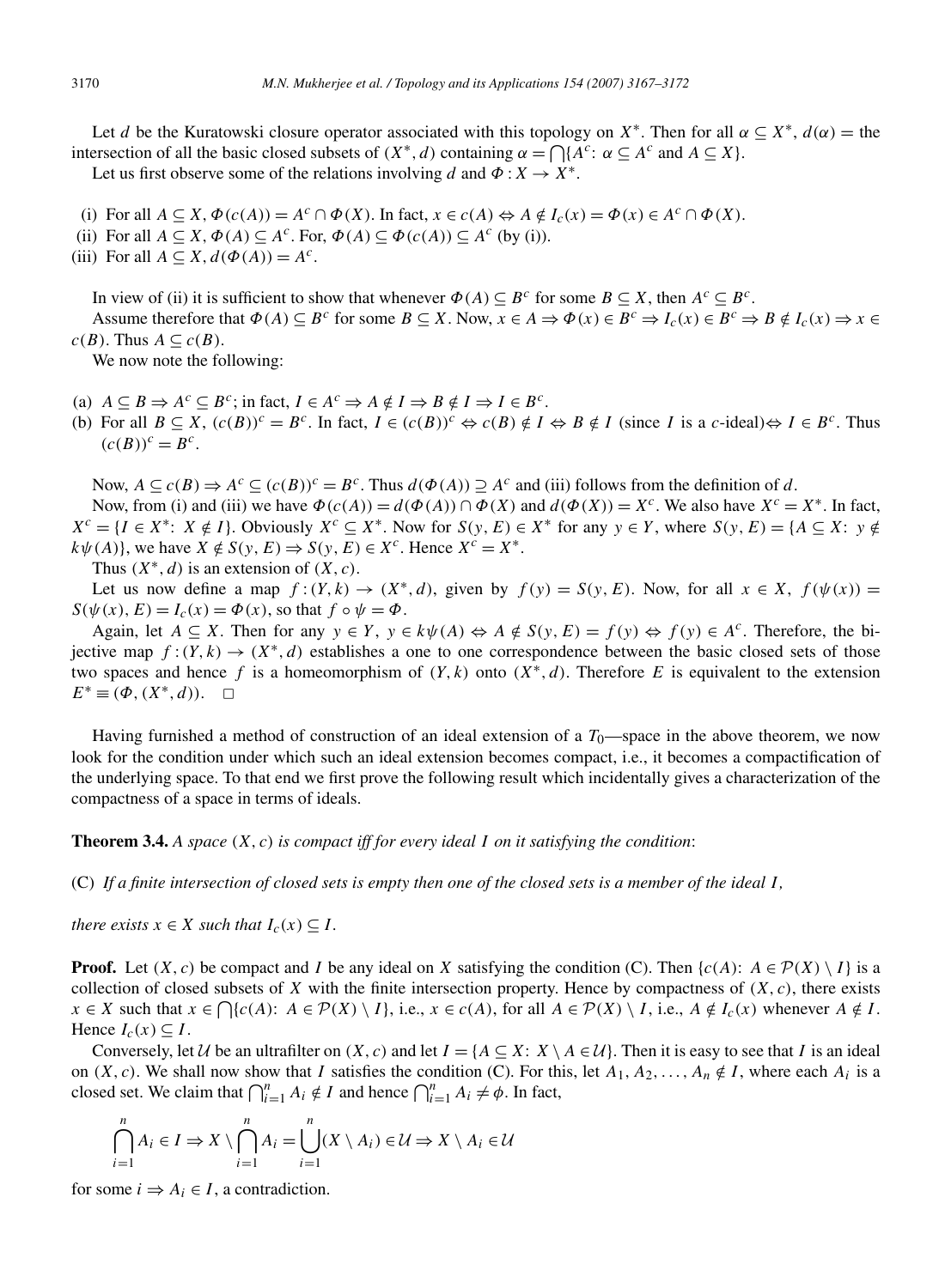Thus by the given condition, there is  $x \in X$  such that  $I_c(x) \subseteq I$ , that is,  $A \in I_c(x) \Rightarrow A \in I$ , i.e.,  $x \notin c(A) \Rightarrow A \in I_c$  $I \Rightarrow X \setminus A \in \mathcal{U}$ ... (i). Let U be any open neighbourhood of x. Then  $x \notin c(X \setminus U) = X \setminus U \Rightarrow X \setminus (X \setminus U) \in \mathcal{U}$  (by (i)), i.e.,  $U \in \mathcal{U}$ . This shows that  $\mathcal{U}$  converges to x, and hence X becomes compact.  $\Box$ 

We now define a class of ideals, bigger than that of ideals satisfying the condition (C).

**Definition 3.5.** An ideal I on a space  $(X, c)$  is said to be a c-joined ideal if for any two elements A, B of  $\mathcal{P}(X) \setminus I$ ,  $c(A) \cap c(B) \neq \emptyset$ . The space  $(X, c)$  is called c-joined compact if for each c-joined ideal I on  $(X, c)$ ,  $I_c(x) \subseteq I$  for some  $x \in X$ .

**Remark 3.6.** The class of c-joined ideals is strictly larger than the class of ideals satisfying condition (C). For example, let  $A = \{2, 4, 6, \ldots, 28\}, B = \{3, 6, 9, \ldots, 27\}, \text{ and } C = \{5, 10, 15, 20, 25\}.$  Let  $X = A \cup B \cup C$ have closed sets  $\tau^c = \{\phi, X, A, B, C, A \cap B, A \cap C, B \cap C, A \cup B, A \cup C, B \cup C\}$ . Define an ideal on X by  $I = {\phi, {15}, {10, 20}, {10}, {20}, {10, 15, 20}, {15, 20}, {10, 15}, {6, 12, 18, 24}, {6}, {12}, {18}, {24}, {6}, {12}, {6}, {12}, {6}, {12},$  $\{6, 24\}, \{12, 18\}, \{12, 24\}, \{18, 24\}, \{6, 12, 18\}, \{6, 12, 24\}, \{6, 18, 24\}, \{12, 18, 24\}\}.$  A, B, C  $\notin I \Rightarrow I$  does not satisfy condition (C) since  $A \cap B \cap C = \phi$ . So, if  $\phi \neq H, K \subseteq X$  have  $c(H) \cap c(K) = \phi$ , then  $c(H), c(K) \in$  $\{X, A, B, C, A \cap B, A \cap C, B \cap C\}$  and in each case, either  $c(H) \in I$  or  $c(K) \in I$  and hence either  $H \in I$  or  $K \in I$ . For instance, if  $c(H) = A$  then  $c(K) = B \cap C = \{15\} \in I$ . In particular,  $A \cap B$ ,  $A \cap C$ ,  $B \cap C \in I$ . Thus, I is a c-joined ideal.

It thus follows from Theorem 3.4 that

**Corollary 3.7.** *Every* c*-joined compact space is compact.*

It is still an open problem whether the converse of Corollary 3.7 is true. However, the converse holds in a regular space, that is

**Theorem 3.8.** *In the family of regular spaces, the notions of compactness and* c*-joined compactness are identical.*

**Proof.** In view of Theorem 3.4 we need only to show that an arbitrary regular compact space  $(X, c)$  is c-joined compact. Let I be a c-joined ideal on  $(X, c)$ . If  $X \in I$ , then  $I = \mathcal{P}(X)$  and hence for each  $x \in X$ ,  $I_c(x) \subseteq I$ . Thus suppose  $X \notin I$ . If possible, let  $I_c(x) \nsubseteq I$  for any  $x \in X$ . Then for each  $x \in X$ , there exists  $A_x \in I_c(x)$ , i.e.,  $x \notin I_c(x)$  $c(A_x)$  such that  $A_x \notin I$ . Now by using regularity of  $(X, c)$ , we can find an open neighbourhood  $V_x$  of x such that  $c(V_x) \cap c(A_x) = \phi$ . Now the open cover  $\{V_x : x \in X\}$  has a finite subcover  $\{V_{x_i} : i = 1, 2, ..., n\}$  (say). Since for each  $i = 1, 2, ..., n$ ,  $A_{x_i} \notin I$ ,  $c(A_{x_i}) \cap c(V_{x_i}) = \phi$  and I is c-joined, we have  $V_{x_i} \in I$  for each i and hence  $X \in I$ , a contradiction. Hence  $I_c(x) \subseteq I$  for some  $x \in X$ , and  $(X, c)$  becomes c-joined compact.  $\Box$ 

**Definition 3.9.** A family  $\mathcal{F} = \{I_{\alpha}: \alpha \in \Lambda\}$  of ideals on a space  $(X, c)$  is said to satisfy 'Condition (\*)' if whenever any two subsets A, B of X are not members of an ideal I on X, there exists  $\alpha \in A$  with A,  $B \notin I_\alpha$ , then for some  $\beta \in A$ ,  $I_\beta \subseteq I$ .

We are now in a position to prove the desired result as follows.

**Theorem 3.10.** *The ideal extension*  $E \equiv (\Phi, (X^*, d))$  (*the symbols have their meanings as given in Theorem* 3.3) *of a space* (X, c) *is* c*-joined compact iff* X<sup>∗</sup> *is a collection of ideals on* (X, c) *satisfying condition* (∗)*.*

**Proof.** Let  $(X^*, d)$  be c-joined compact and I be an ideal on X such that any two subsets of X which are not in I, are not contained in some member of  $X^*$ . We need to show that  $I_0 \subseteq I$  for some  $I_0 \in X^*$ . We first observe that for any  $A, B \notin I$ ,  $A^c \cap B^c \neq \emptyset$ ... (1). Indeed,  $A, B \notin I \Rightarrow$  there exists  $I^* \in X^*$  such that  $A, B \notin I^* \Rightarrow I^* \in A^c \cap B^c$ .

Define  $\mathcal{A} = \{ \alpha \subseteq X^* : \Phi(A) \cap (X^* \setminus \alpha) \neq \phi, \forall A \notin I \}.$ 

We first show that A is a c-joined ideal on  $X^*$ . For this, let  $\alpha, \beta \subseteq X^*$  be such that  $\alpha \subseteq \beta$  with  $\beta \in \mathcal{A}$ . Then  $\Phi(A) \cap (X^* \setminus \beta) \neq \phi$ , for all  $A \notin I \Rightarrow \Phi(A) \cap (X^* \setminus \alpha) \neq \phi$ ,  $\forall A \notin I \Rightarrow \alpha \in \mathcal{A}$ .